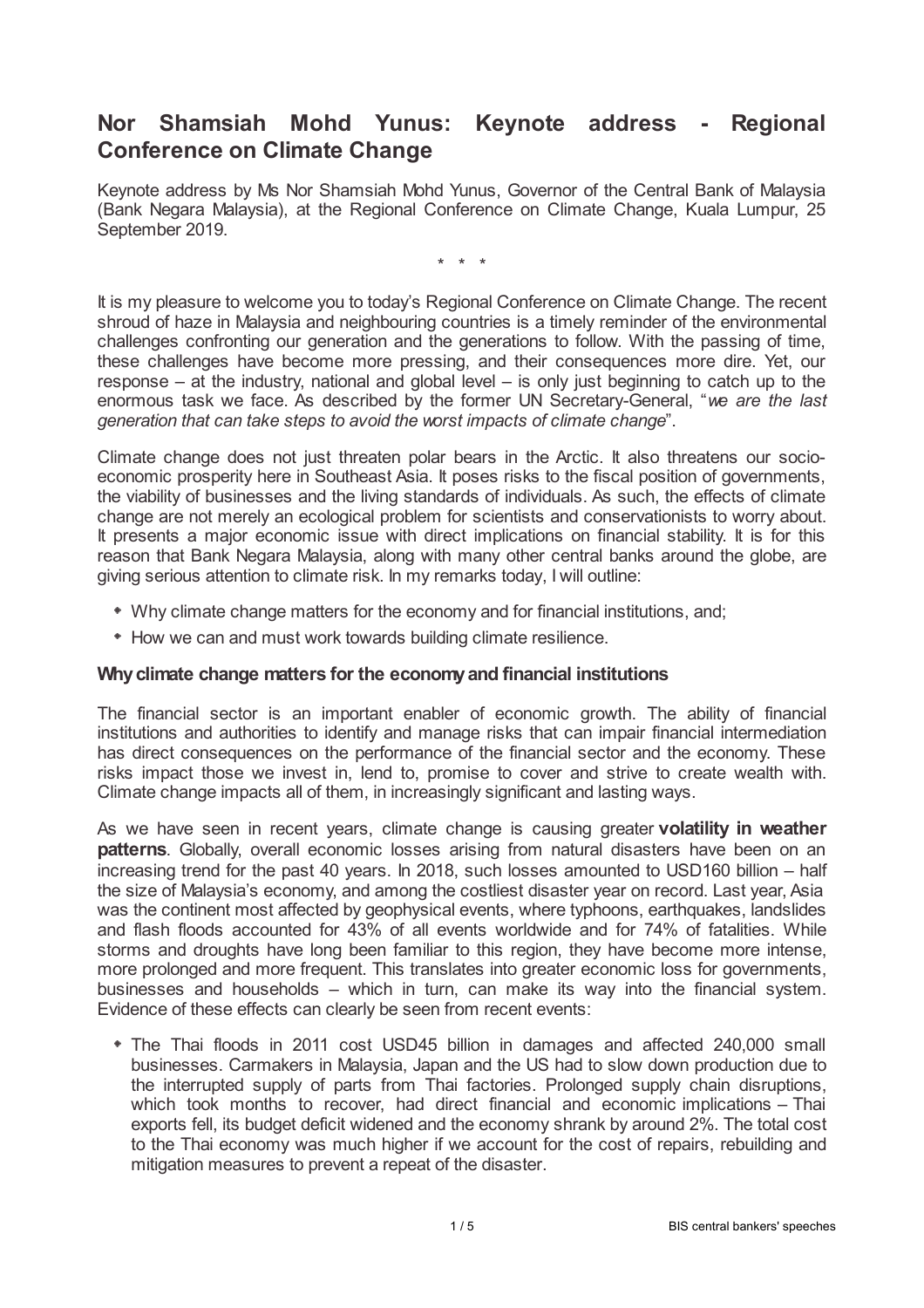- Closer to home, the floods that hit Kelantan and Terengganu in 2014 were among Malaysia's worst ever. More than 200,000 people were affected and displaced. Businesses and financial institutions had to temporarily shut their operations. Economic activities and financial intermediation were disrupted. The Government spent over RM2 billion to rebuild basic infrastructure, such as roads and schools. The average cost to individual households was estimated to be more than two years of income for their breadwinners. In 2017, massive floods in Penang and Kedah saw similar effects. Banks also bore the costs of moratoriums on loan repayments that were provided to those affected by such disasters. As climate-related events intensify, these costs will escalate.
- As a result of the severe and prolonged El Niño drought in 2016, the agriculture sector in Malaysia shrank by 5.2%. Last year, adverse weather (and production constraints) dented yields yet again, causing the sector to contract by up to 2.5% in the second quarter. This is not an isolated problem for the agriculture industry. These shocks can also jeopardise domestic food production and cause prices to inflate. For instance, the irregular weather and prolonged haze conditions in 2015 caused the prices of fresh vegetables to rise by 7.7%.

Climate change can also affect the economy **structurally and gradually**. We know that the earth is warming.

- The global average temperature has been increasing by 0.1 degrees Celsius each year since 1950. What we may not realise is that our cities are becoming hotter even more quickly. Some cities, despite efforts to maintain green lungs, are heating up twice as fast – as the relentless construction of high-rise steel, glass and concrete buildings work in tandem with asphalt roads to trap heat in the city.
- Global warming is not just a problem on dry land. Warmer oceans affect the food chain for marine life and aggravate the already declining supply of fishery resources. This in turn affects the fishing industry and the livelihood of fishermen.
- Warming oceans also mean melting ice caps, raising sea levels. One in three people in Southeast Asia live in low-elevation coastal zones. Alarmingly, since 1993, the Straits of Malacca has risen by the width of an iPhone 5. If this rise doubles, we may see 15 metres of shoreline erosion, which will displace many coastal populations and businesses. Additionally, coastal erosion will directly impact tourism in places such as Kota Kinabalu and manufacturing in industrial zones such as Kota Bharu, Kuala Terengganu and Mersing. If this trend continues, our mangroves would completely sink by 2040 and industrial zones will be affected by 2060. Our ports, the lifeblood of international trade linkages, will also struggle to cope with rising sea levels. A recent study estimates that pre-emptively adapting *Port Klang* and *Tanjung Pelepas* for climatic conditions expected in 2070 will cost nearly RM3 billion. Naturally, this cost would be far greater if not planned for in advance.

The effects of climate change are real. They are already upon us; and make no mistake, they will intensify. For this reason, financial institutions can no longer be passive about climate change and its effects. There is a clear economic case for building resilience to climate change: it directly affects our balance sheets, and can pose a broader risk to financial stability from significant and prolonged climate-related events.

So far, I have explained the direct, physical risk posed by climate change to the economy and financial industry. However, it is not only the climate that is changing. The changing behaviours of economic agents also give rise to significant transitioning risks. As the world becomes increasingly concerned with reducing the global carbon footprint, governments, businesses and consumers are pushing for a **transition to a more sustainable, greener economy**. As this happens, some sectors of the economy may face declining demand, big shifts in asset values or higher costs of doing business. For instance, governments' actions to enforce the Paris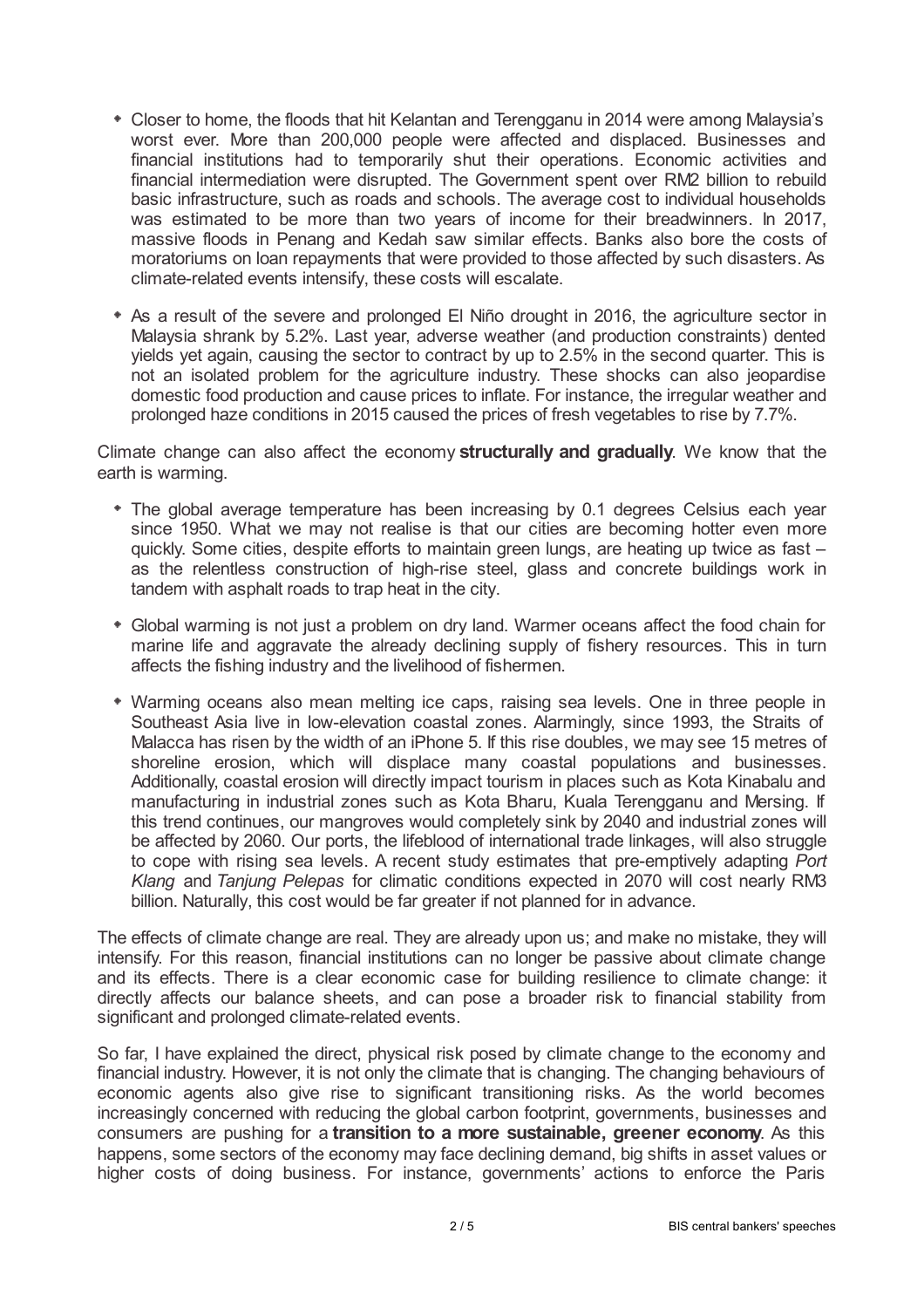Agreement could see the vast majority of the world's proven fossil fuel reserves left in the ground. This has implications on the value of investments in energy companies, particularly those dealing with oil, gas and coal.

For many emerging market economies, the transition towards sustainability also invites policy conflicts. For example, national goals for reducing fossil fuel use may entail significant trade-offs with growth and poverty reduction objectives, at least in the short- to medium-term. These challenges are further intensified by broader environmental, social and governance (ESG) considerations. Achieving sustainable growth and development amidst capacity and funding constraints can present significant challenges for political leadership, economic priorities and social outcomes. Under these circumstances, the higher cost of transition is likely to mean that a longer time is needed for the transition towards more sustainable growth policies, while keeping in mind that this may be at the expense of heightened physical risks as a result of delayed action. This remains a difficult balance that requires careful and well-informed assessments, policy coordination, planning and communication.

A very real example, close to home, is palm oil. As we all know, many in the global community have expressed concerns about the environmental impact of the palm oil industry, which accounts for 7% of Malaysia's gross exports. Regardless of whether these concerns are justified, the fact remains that the industry is faced with significant transition risks. The government and industry's response to these risks will ultimately determine the resulting economic impact on firms in the industry, their counterparties and the economy more broadly. Inevitably, some adjustments will need to be made. Already, the industry is working towards the end-2019 deadline for certification of Malaysian Sustainable Palm Oil (MSPO) compliance. But the stark reality is that these adjustments will not come easily, especially for smallholders. In this regard, I would like to applaud the effort made by several banks to educate and assist borrowers in the palm oil industry in their journey to obtain MSPO certification. Such efforts are crucial to ensure that the transition is orderly and can be sustained.

## **Howwe can work towards building climate resilience**

Having established – I hope – a clear case for action, let me now address how we can work towards building climate resilience together. The Bank has identified several key priorities.

First, we have to develop the tools and capacity for **identifying climate risks** relevant to financial business. Climate change science is complex and multivariate. Getting to grips with issues such as weather patterns, groundwater management and sustainable palm oil go well beyond the remit of traditional cash flow projections, credit loss modelling or interest rate yield curves. We will need to know what issues to pay attention to, how those issues affect your business and find a common language to discuss them in a meaningful way. To this end, the Bank and Securities Commission Malaysia, are collaborating with the World Bank to develop a principles-based taxonomy to enable financial institutions in Malaysia to classify green assets consistently. This framework aims to support informed decisions and analysis of exposures to climate risk in fund raising, lending and investment activities. The Bank expects to issue the first draft of the taxonomy by the end of this year for industry feedback prior to its adoption.

Second, we need to develop a **more complete understanding of the impact of climaterelated risks** to the Malaysian financial system and economy. In this regard, the Bank is actively involved in working together with the *Central Banks and Supervisors Network of Greening the Financial System* (NGFS) to develop an analytical framework to assess such risks. This entails sizing the impact of climate change on our financial system and economy, both in the central case and tail-end scenarios. This exercise also aims to estimate the relevant time frames in which these risks may materialise. To do so, we would need to better understand the transmission channels of climate-related risks, taking into consideration potential second-round effects and feedback loops. Ultimately, this exercise would provide valuable insights on how to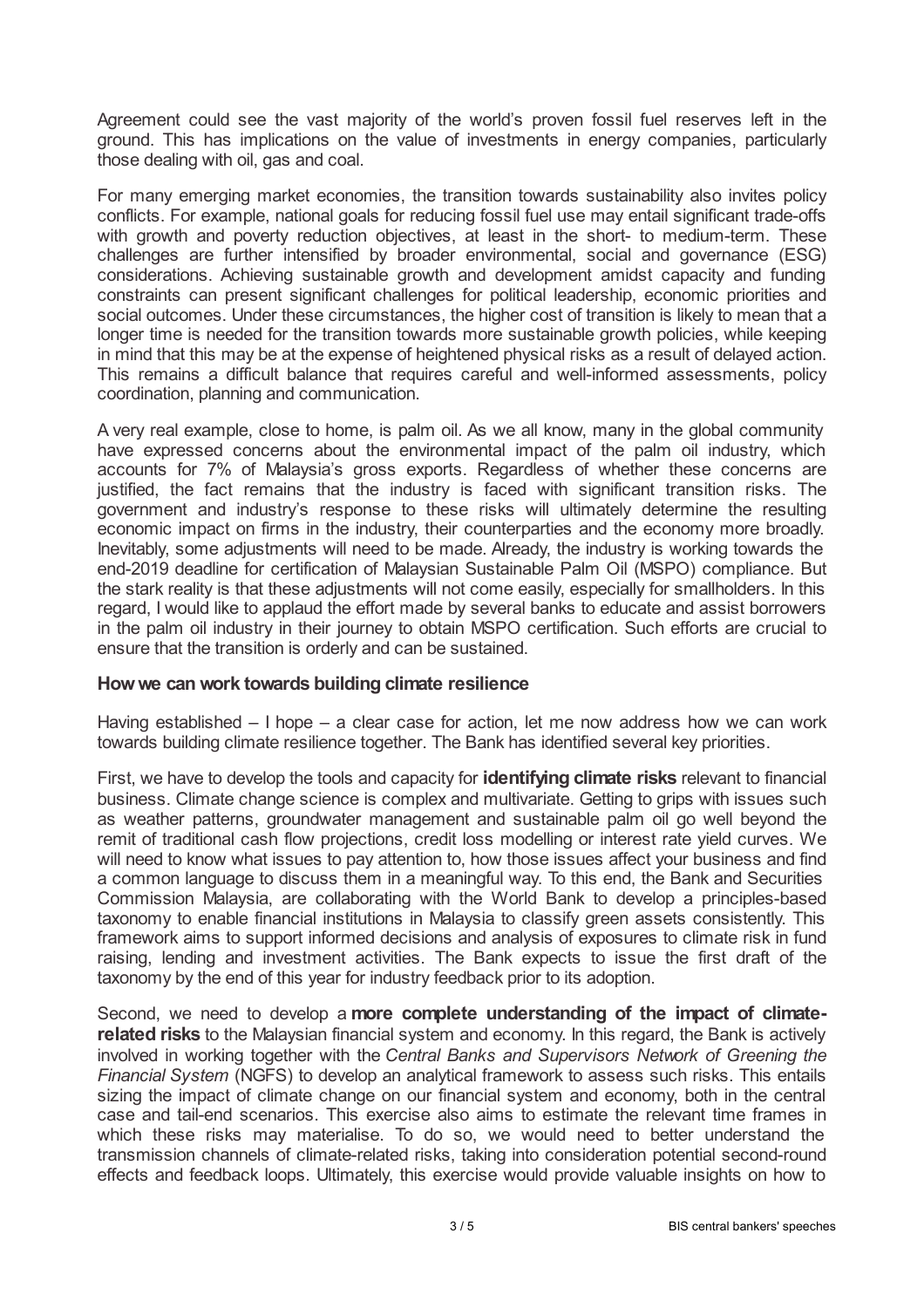best integrate climate-related risks into the Bank's macroeconomic and financial surveillance activities and feed into wider policy responses to climate change.

Third, we will need to address the appropriate **treatment of climate risks within the prudential and supervisory frameworks** for financial institutions. As a start, the Bank will require financial institutions to report their exposures to climate risks once work on the green taxonomy has been finalised. Information gathered through this process will be used by the Bank to consider changes to prudential standards to better reflect risks from climate-related exposures. Concurrently, the Bank also intends to align, where relevant, the reporting requirements for climate-related risks with the Value-Based Impact Assessment Framework (VBIAF), which will be finalised by October this year, as well as its corresponding VBIAF Sectoral Guide, which is currently being developed. In addition, the Bank will increase its engagements with individual financial institutions to better understand how they consider climate risks in their risk management approaches and practices.

Fourth, we need to **strengthen the use of disclosures** more broadly, to provide greater transparency on how climate risk considerations are integrated into business decisions. Such disclosures, by both financial institutions and non-financial firms, will help drive action towards more effective risk mitigation and better adaptation to climate change. To this end, the Bank will work with the industry to implement the recommendations of the FSB Task Force on Climaterelated Financial Disclosures (TCFD) in Malaysia.

Fifth, the financial industry will need to step forward and **facilitate an orderly transition for households, businesses and governments to adapt** to the physical and transition risks of climate change. This involves different players in the financial ecosystem – including banks, insurers and takaful operators, venture capital and private equity firms – to ideate and innovate solutions that would help the economy face the imminent climate-related risks. There is an urgent and critical need to develop sustainable financial solutions, including funding and investment structures with appropriate incentives and support mechanisms, to catalyse greater climate resilience for firms and households.

Building climate resilience is no small feat. There is much work to be done with a window to accomplish this work that is rapidly closing. Clear policy at the national level will be critical to enable the financial industry to size up the physical and transition risks, and implement strategies to manage these risks. Sector-specific approaches will also need to converge to limit risks of a disorderly transition. This is a shared responsibility that requires us to come together to support joint and coordinated responses to a clear and present threat to growth and financial stability. To this end, I am pleased to announce that the Bank and the Securities Commission Malaysia are establishing a Joint Committee on Climate Change with industry representation to pursue collaborative actions for building climate resilience in the Malaysian financial sector. The key mandates of the Joint Committee are to:

- Build capacity through the sharing of knowledge, expertise and best practices in assessing and managing climate-related risk;
- Identify issues, challenges and priorities facing the financial sector in managing the transition towards a low carbon economy; and
- Facilitate collaboration between stakeholders in advancing coordinated solutions to address arising challenges and issues.

## **Beyond resilience**

As we intensify our efforts to increase climate resilience, let us not forget that climate action begins with each of us. For the Bank, this has meant making changes to our own internal operations to reduce our carbon footprint. For several years now, we have been watering our grounds using rainwater harvested by our roofing systems. We have also actively reduced our